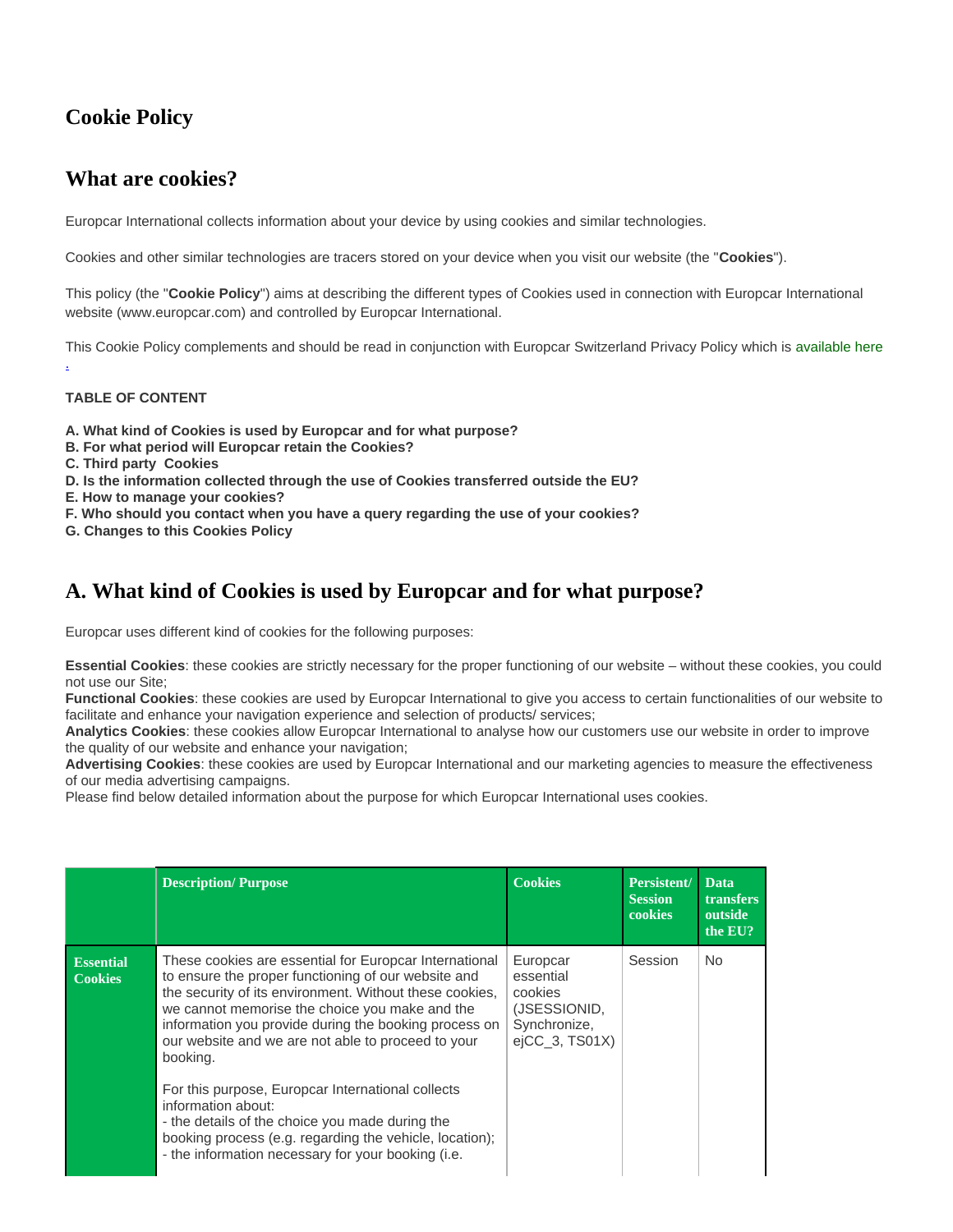|                                      | station, date of the rental pickup and return, vehicle<br>type, extra).                                                                                                                                                                                                                                                                                                                                                                                                                                                                                                                                                                                                                                                                                                |                                                                        |            |           |
|--------------------------------------|------------------------------------------------------------------------------------------------------------------------------------------------------------------------------------------------------------------------------------------------------------------------------------------------------------------------------------------------------------------------------------------------------------------------------------------------------------------------------------------------------------------------------------------------------------------------------------------------------------------------------------------------------------------------------------------------------------------------------------------------------------------------|------------------------------------------------------------------------|------------|-----------|
|                                      | These cookies are essential for Europcar International<br>to ensure the functioning of the privacy center and<br>memorize your cookies settings.                                                                                                                                                                                                                                                                                                                                                                                                                                                                                                                                                                                                                       | TagCommander                                                           | Persistent | No.       |
|                                      | For this purpose, Europcar International collects<br>information about your cookies preference (consent or<br>withdrawal of your consent).                                                                                                                                                                                                                                                                                                                                                                                                                                                                                                                                                                                                                             |                                                                        |            |           |
| <b>Functional</b><br><b>Cookies</b>  | These cookies are used by Europcar International to<br>give you access to certain functionalities of our<br>website to facilitate and enhance your navigation<br>experience and selection of products/ services:                                                                                                                                                                                                                                                                                                                                                                                                                                                                                                                                                       | Europcar<br>functional<br>cookies<br>(DotcarClient,<br>EuropcarLocale) | Persistent | <b>No</b> |
|                                      | - online chat to provide you online assistance;<br>- recording of your preference (language, station,                                                                                                                                                                                                                                                                                                                                                                                                                                                                                                                                                                                                                                                                  | iAdvize                                                                | Persistent | Yes       |
|                                      | $etc.$ :<br>- classification of products/ services depending on<br>various criteria (sales performance, most popular,<br>time and place of the search, etc.).<br>For this purpose, Europcar International collects<br>information about:                                                                                                                                                                                                                                                                                                                                                                                                                                                                                                                               |                                                                        | Persistent | No.       |
|                                      | - the use of the online chat:<br>- the choice you make regarding your navigation<br>preference (e.g. language, station, etc.).                                                                                                                                                                                                                                                                                                                                                                                                                                                                                                                                                                                                                                         |                                                                        |            |           |
| <b>Analytics</b><br><b>Cookies</b>   | These cookies allow Europcar International to analyse<br>how our customers use our website in order to track<br>its performance, enhance its quality and your<br>navigation.                                                                                                                                                                                                                                                                                                                                                                                                                                                                                                                                                                                           | Google<br>Analytics                                                    | Persistent | Yes       |
|                                      |                                                                                                                                                                                                                                                                                                                                                                                                                                                                                                                                                                                                                                                                                                                                                                        | Dynatrace                                                              | Persistent | <b>No</b> |
|                                      | For this purpose, Europcar International collects                                                                                                                                                                                                                                                                                                                                                                                                                                                                                                                                                                                                                                                                                                                      | AT Internet                                                            | Persistent | No.       |
|                                      | information about:<br>- the number of users navigating on our website;<br>- the pages of Europcar International website most<br>visited:<br>- the number of error messages that might occur when<br>navigating;<br>- the loading time of our website pages;<br>- the visitors country of origin;<br>- the visitors device/browser you use;<br>- the type of products/services purchased;<br>- the interactions on tests Europcar International may<br>realise on specific sections of the websites (e.g. to<br>calculate the number of visitors, the number of "click");<br>- the interactions with other customers' comments<br>(e.g. the number of comments per products, the<br>number of views of the comments, the purchases of<br>products with comments, etc.). | <b>AB Tasty</b>                                                        | Session    | Yes       |
|                                      |                                                                                                                                                                                                                                                                                                                                                                                                                                                                                                                                                                                                                                                                                                                                                                        | Webtrends                                                              | Sessions   | Yes       |
|                                      |                                                                                                                                                                                                                                                                                                                                                                                                                                                                                                                                                                                                                                                                                                                                                                        | <b>Content Square</b>                                                  | Sessions   | No.       |
|                                      |                                                                                                                                                                                                                                                                                                                                                                                                                                                                                                                                                                                                                                                                                                                                                                        | Reevoo                                                                 | Persistent | No.       |
| <b>Advertising</b><br><b>Cookies</b> | These cookies are used by Europcar International and<br>our marketing agencies to measure the effectiveness                                                                                                                                                                                                                                                                                                                                                                                                                                                                                                                                                                                                                                                            | Netbooster<br><b>DBM</b>                                               | Persistent | Yes       |
|                                      | of our media advertising campaigns.<br>For this purpose, Europcar International collects<br>information about:<br>- the number of users navigating on our website;<br>- what advertising has been displayed - during your<br>navigation;<br>- whether you have click on the - advertising or not;<br>- whether you have purchased an advertised<br>products/services;<br>- sales statistics.                                                                                                                                                                                                                                                                                                                                                                           | <b>DoubleClick</b><br>Floodlight                                       | Persistent | Yes       |
|                                      |                                                                                                                                                                                                                                                                                                                                                                                                                                                                                                                                                                                                                                                                                                                                                                        | Criteo                                                                 | Persistent | Yes       |
|                                      |                                                                                                                                                                                                                                                                                                                                                                                                                                                                                                                                                                                                                                                                                                                                                                        | <b>Bing</b>                                                            | Persistent | Yes       |
|                                      |                                                                                                                                                                                                                                                                                                                                                                                                                                                                                                                                                                                                                                                                                                                                                                        | SaleCycle                                                              | Persistent | Yes       |
|                                      |                                                                                                                                                                                                                                                                                                                                                                                                                                                                                                                                                                                                                                                                                                                                                                        | Adventori                                                              | Persistent | Yes       |
|                                      |                                                                                                                                                                                                                                                                                                                                                                                                                                                                                                                                                                                                                                                                                                                                                                        | SalesForce                                                             | Session    | Yes       |
|                                      |                                                                                                                                                                                                                                                                                                                                                                                                                                                                                                                                                                                                                                                                                                                                                                        | Yahoo gimini                                                           | Persistent | Yes       |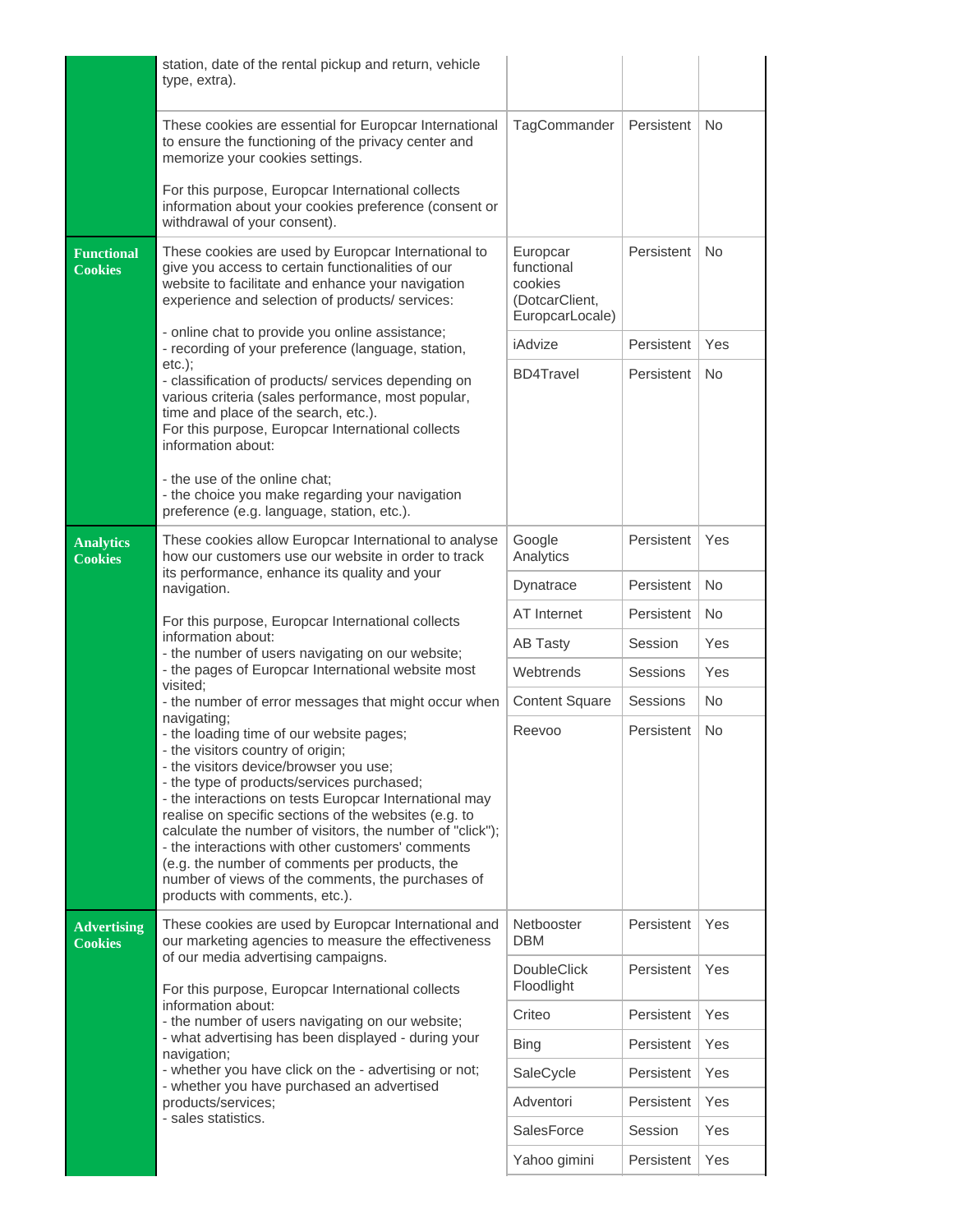| Adara                             | Persistent   No  |  |
|-----------------------------------|------------------|--|
| Google<br>Adwords/<br>Remarketing | Persistent   Yes |  |

# **B. For what period will Europcar retain the Cookies?**

Europcar International is using "persistent" and "session" cookies:

Persistent cookies are cookies that remain stored on your device from one visit to another, until they expire or until you request their deletion;

Session cookies are cookies temporary stored on your device and automatically deleted when you leave our website.

You will find below a list of "persistent" Cookies used by Europcar and the relevant retention period.

|                                      | <b>Cookies</b>                                                         | Persistent/<br><b>Session</b><br>cookies | <b>Retention period</b>                                       |
|--------------------------------------|------------------------------------------------------------------------|------------------------------------------|---------------------------------------------------------------|
| <b>Essential</b><br><b>Cookies</b>   | Europcar essential cookies (JSESSIONID,<br>Synchronize, ejCC_3, TS01X) | Session                                  | 30 <sub>min</sub>                                             |
|                                      | TagCommander                                                           | Persistent                               | 13 months                                                     |
| <b>Functional</b><br><b>Cookies</b>  | Europcar functional cookies (DotcarClient,<br>EuropcarLocale)          | Persistent                               | 7 days                                                        |
|                                      | iAdvize                                                                | Persistent                               | 3 years                                                       |
|                                      | <b>BD4Travel</b>                                                       | Persistent                               | Undefined time or as long as the<br>user does not delete them |
| <b>Analytics</b><br><b>Cookies</b>   | Google Analytics                                                       | Persistent                               | 2 years                                                       |
|                                      | Dynatrace                                                              | Persistent                               | 2 years                                                       |
|                                      | <b>AT Internet</b>                                                     | Persistent                               | 1 year                                                        |
|                                      | <b>AB Tasty</b>                                                        | Session                                  | 13 months                                                     |
|                                      | Webtrends                                                              | Sessions                                 | 2 years                                                       |
|                                      | <b>Content Square</b>                                                  | Sessions                                 | 13 months                                                     |
|                                      | Reevoo                                                                 | Persistent                               | Up to 2 years                                                 |
| <b>Advertising</b><br><b>Cookies</b> | Netbooster DBM                                                         | Persistent                               | 13 months                                                     |
|                                      | DoubleClick Floodlight                                                 | Persistent                               | 13 months                                                     |
|                                      | Criteo                                                                 | Persistent                               | 2 years                                                       |
|                                      | <b>Bing</b>                                                            | Persistent                               | 2 years                                                       |
|                                      | SaleCycle                                                              | Persistent                               | 2 years                                                       |
|                                      | Adventori                                                              | Persistent                               | 90 days                                                       |
|                                      | SalesForce                                                             | Session                                  | 2 years                                                       |
|                                      | Yahoo gimini                                                           | Persistent                               | 2 years                                                       |
|                                      | Adara                                                                  | Persistent                               | 2 years                                                       |
|                                      | Google Adwords/ Remarketing                                            | Persistent                               | 13 months                                                     |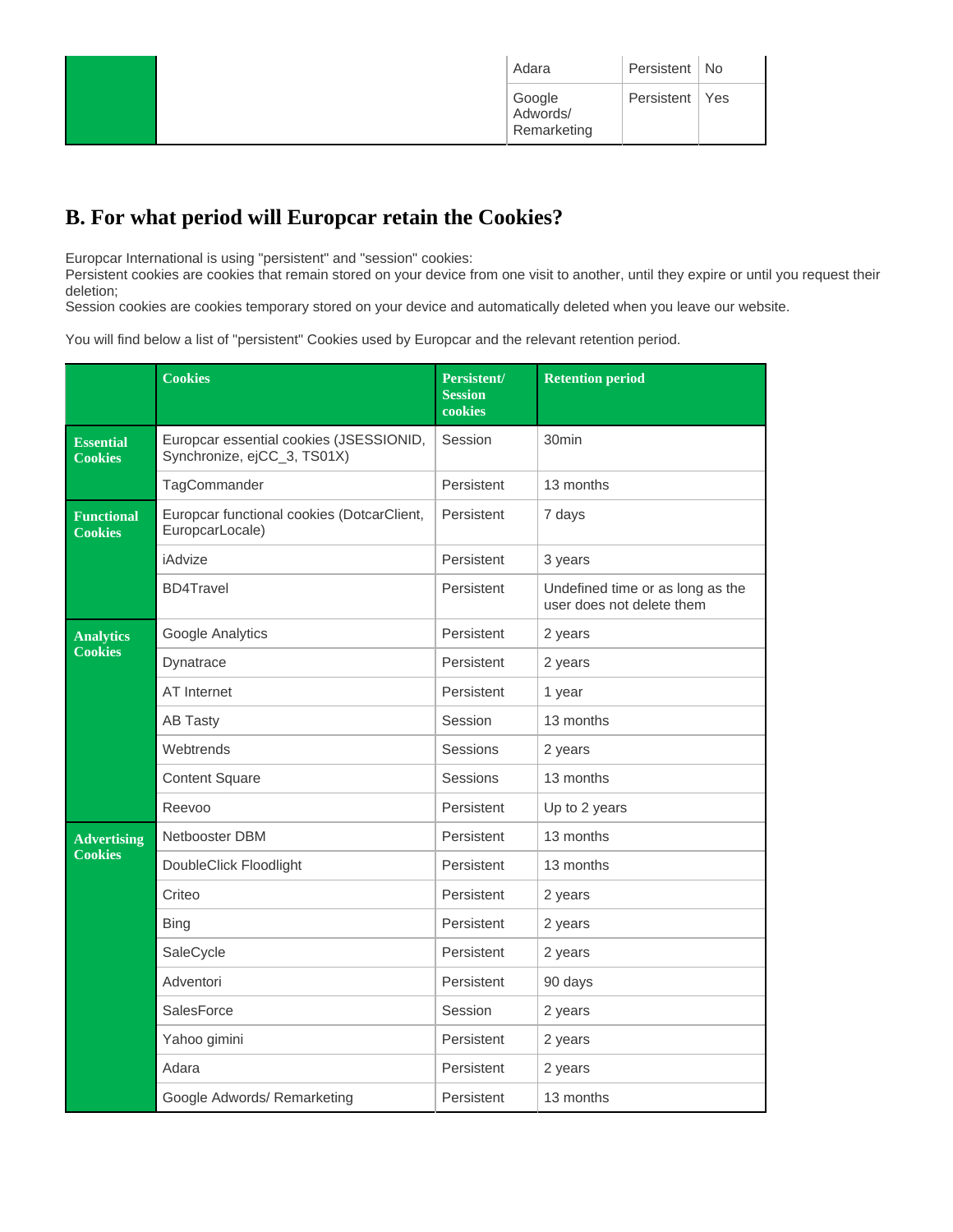## **C. Third party Cookies**

Europcar International uses third party Cookies which are Cookies used by third parties when you visit our website. Third party Cookies used on our website are listed below:

|                            | <b>First party cookies</b>                             | <b>Third party</b>                                                                                                                              |
|----------------------------|--------------------------------------------------------|-------------------------------------------------------------------------------------------------------------------------------------------------|
| <b>Essential Cookies</b>   | Europcar essential cookies<br>TagCommander             | N/A                                                                                                                                             |
| <b>Functional Cookies</b>  | Europcar functional cookies<br><b>BD4 Travel</b>       | iAdvize                                                                                                                                         |
| <b>Analytics Cookies</b>   | Google Analytics<br>Dynatrace<br>AT Internet<br>Reevoo | <b>AB Tasty</b><br>Webtrends<br>Reevoo<br><b>Content Square</b>                                                                                 |
| <b>Advertising Cookies</b> | <b>SalesForce</b><br>Adara                             | Netbooster DBM<br>DoubleClick Floodlight<br>Criteo<br><b>Bing</b><br>SaleCycle<br>Adventori<br><b>SalesForce</b><br>Adara<br>Google Remarketing |

Europcar International would like to draw your attention to the fact that this Cookies Policy does not apply to the use of third party Cookies and that Europcar International is not responsible for the use of information collected through these Cookies by third parties. We encourage you to review the privacy policies of these third parties to further understand the rules applicable to the processing of your information.

In addition, please note that most internet browsers offer the possibility to block third party cookies.

#### **D. Is the information collected through the use of Cookies transferred outside the EU?**

Europcar International would like to draw your attention to the fact that information collected through the use of certain cookies can transfer outside of the EU. This can be explained for the reason that some of our providers maintain servers all around the world for a better service quality.

As detailed in section A, it concerns the information collected through the following cookies: iAdvize, Google Analytics, AB Tasty, Webtrends, Reevoo, Netbooster DBM, DoubleClick Floodlight, Criteo, Bing, SaleCycle, Adventori, SalesForce, Google Remarketing.

We encourage you to review the privacy policies of these providers to further understand the rules applicable to the transfer of your information.

You can have more information on these transfers by reading [Europcar Switzerland's Privacy Policy](https://www.europcar.ch/Privacy_Policy) ['s d](https://www.europcar.ch/Privacy_Policy)edicated section.

#### **E. How to manage your cookies?**

You can enable or disable the use of Cookies and ask for deletion of this information at any time by using Europcar International privacy center available here.

Subject to certain conditions, you can benefit from data protection rights regarding the processing of your personal information, including with respect to Cookies (e.g. a right of access, rectification, suspension). You can easily accept or refuse their use by choosing the appropriate options in the privacy center. You can also withdraw your consent and ask for deletion of this information at